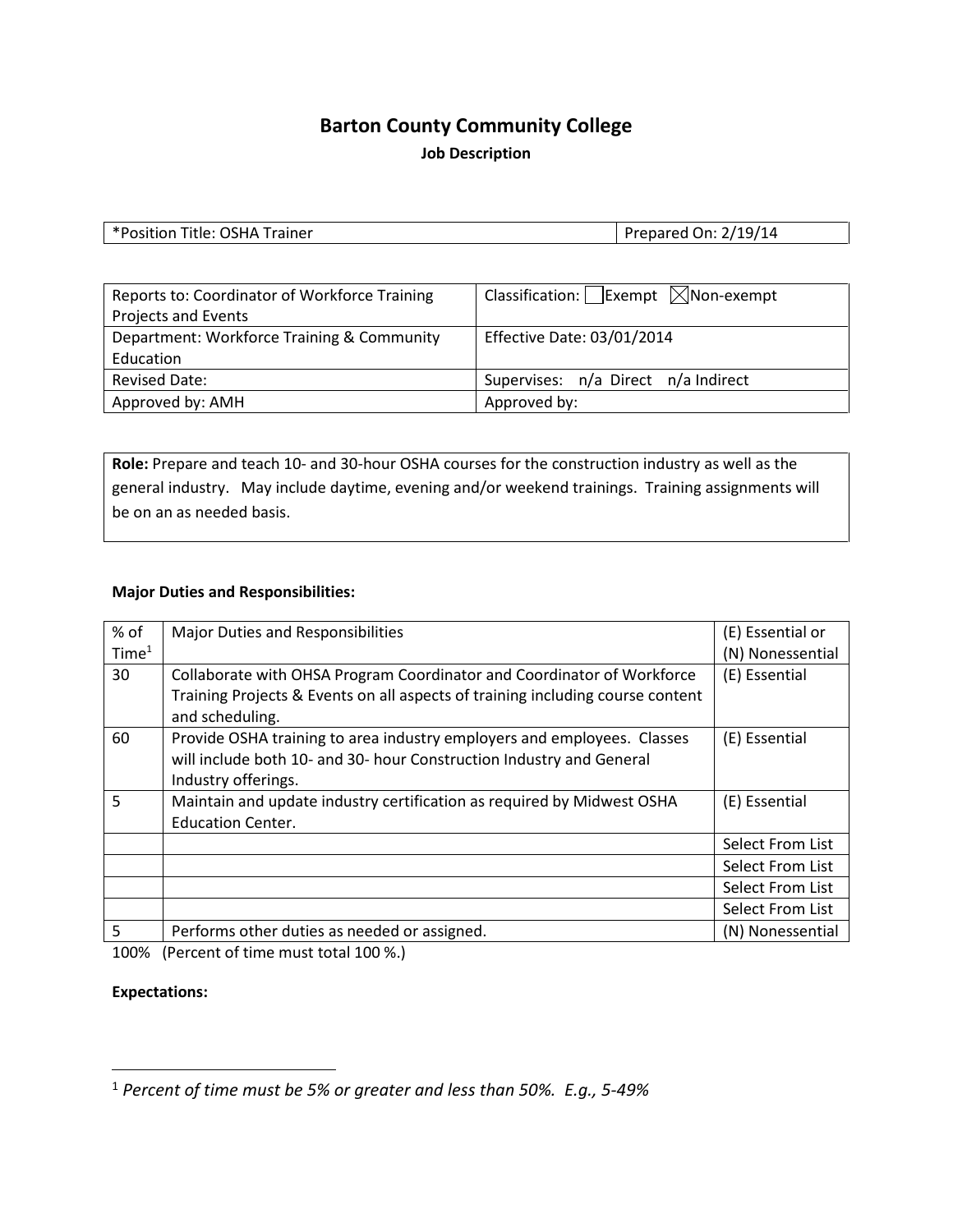| $\mathbf{1}$ . | Serve on behalf of Barton Community College to offer OSHA training courses.                   |
|----------------|-----------------------------------------------------------------------------------------------|
| 2.             | Work successfully with Coordinators to plan and implement trainings.                          |
| 3.             | Maintain confidentiality.                                                                     |
| 4.             | Exhibit professionalism and tact when interacting with Barton personnel, clients or students. |
| 5.             | Exhibit good verbal and written communication skills.                                         |

## **Knowledge and Skills:**

| Experience:   | Five years of either construction or general industry safety experience (a college   |
|---------------|--------------------------------------------------------------------------------------|
|               | degree in occupational safety and health, a Certified Safety Professional (CSP), or  |
|               | Certified Industrial Hygienist (CIH) designation in the applicable training area may |
|               | be substituted for two years of experience).                                         |
|               |                                                                                      |
| Education:    | For Construction: Completion of OSHA #500 Trainer Course in Occupational             |
|               | Safety and Health Standards for Construction and #510 Occupational Safety and        |
|               | Health Standards for the Construction Industry.                                      |
|               |                                                                                      |
|               | For General Industry: Completion of OSHA #501 Trainer Course in Occupational         |
|               | Safety and Health Standards for General Industry OSHA #511 Occupational              |
|               | Safety and Health Standards for General Industry.                                    |
| Other Skills: | The ability to work with students of all ages and levels of experience is necessary. |
|               |                                                                                      |

## **Physical Safety/Working Environment:**

| <b>Physical Safety (Check</b> | The work is sedentary. Typically, the employee may sit comfortably to do       |
|-------------------------------|--------------------------------------------------------------------------------|
| One):                         | the work. However, there may be walking, standing, bending, carrying of light  |
|                               | items, driving an automobile, etc. No special physical demands are required    |
|                               | to perform the work.                                                           |
|                               | $\boxtimes$ The work requires minor physical exertion such as short periods of |
|                               | standing, walking over rough uneven surfaces, some recurring bending,          |
|                               | crouching, stooping, stretching, reaching, or similar activities. Job may      |
|                               | require recurring lifting of lightweight objects with infrequent bending or    |
|                               | stooping alternating with the lighter activities. Job requires minimal agility |
|                               | and dexterity.                                                                 |
|                               | The work requires moderate physical exertion such as long periods of           |
|                               | standing, repetitively lifting lightweight objects with frequent bending or    |
|                               | stooping, recurring lifting of moderately heavy items such as computer,        |